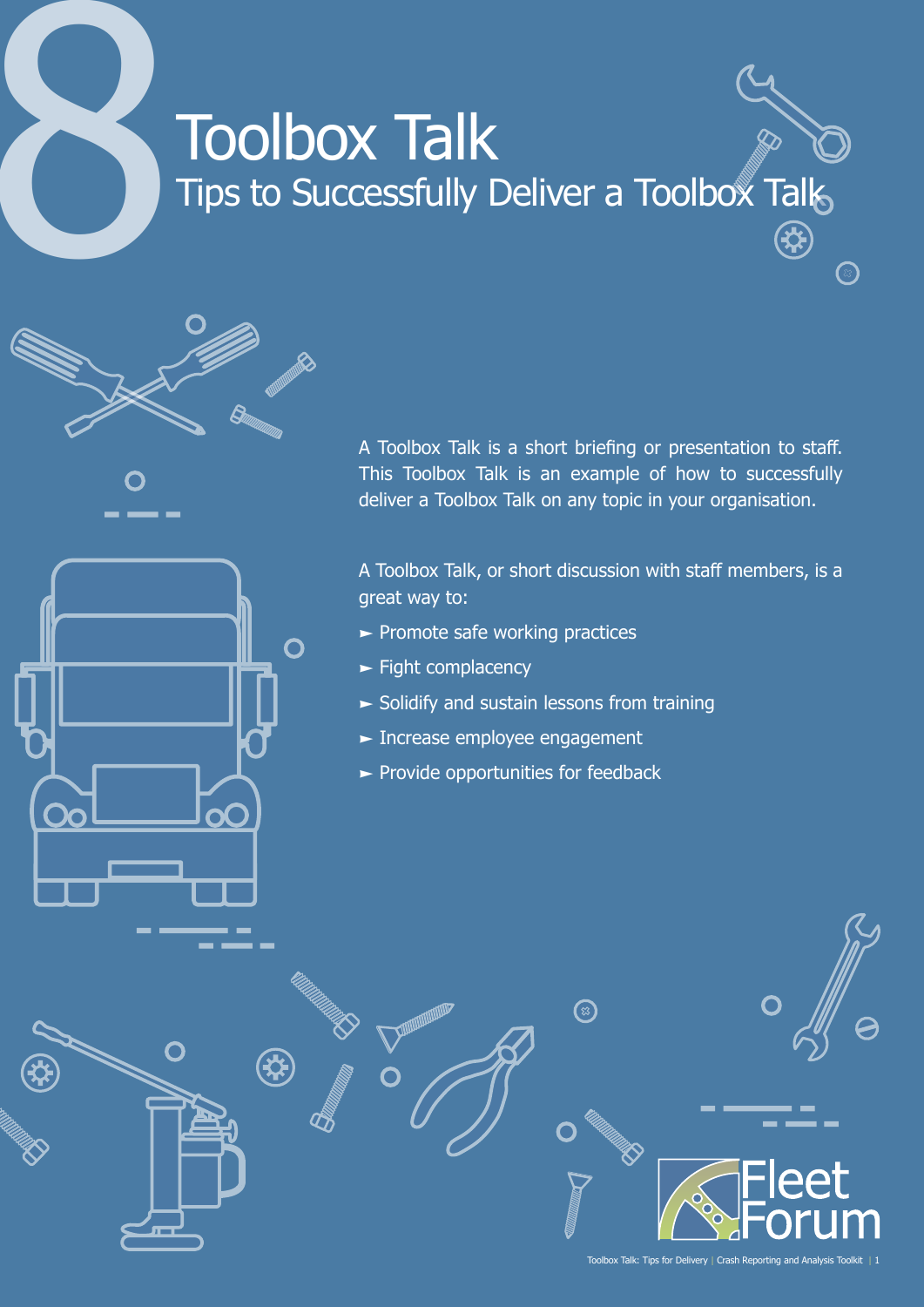15 Tips for a Successful Delivery<br>
Tip 1: Set a goal Before you start, ask y<br>
hope to accomplish with the Toolbox Talk? Ident<br>
you trying to ensure compliance, address a re<br>
Goal setting has been proven to boost the ef<br>
se  $\overline{\text{Tip 1: Set 2. Qoal}}$  Before you start, ask yourself one question: What do you hope to accomplish with the Toolbox Talk? Identify one clear goal. For example, are you trying to ensure compliance, address a recurring issue, or raise awareness? Goal setting has been proven to boost the effectiveness of any activity. In one sentence, you should be able to describe what you want to accomplish.

Tip 2: Know your audience Know your audience and how the subject of a Toolbox Talk relates to them. Position the subject to have meaning and benefits to the audience. Try giving them an example that they can relate to in order to help them draw the connection between the topic and their own personal safety.

### Ask, never assume

Don't assume you know what matters to your employees. Ask them questions directly to find out what motivates them to come to work. Is it to provide for their family, or the satisfaction of a job well done?

Knowing what they care about will help you engage them directly on the subject of road safety.

Tip 3: Anticipate problems Consider how you will deal with potential issues that may arise:

► What questions will people likely have and how will you answer those questions?

► Wat is your plan B if the Toolbox Talk is derailed?

 $\blacktriangleright$  Is there a difficult person that could try to circumvent your message during or after the Talk?

Look at your audience as you're delivering the talk. Are they engaged? Pay attention to these cues and adjust your sessions accordingly. Informing staff members that you are open to discussing their questions one-on-one after the session may be enough to allow you continue with your discussion.

Tip 4: Practice When it's time to present a Toolbox Talk or other critical communication, a lack of presentation skills can seriously hinder effectiveness and results. Skilled speakers become great through preparation and practice. Try the following:

► Familiarise yourself with the material ahead of time

- ► Practice reading out loud to increase your comfort level and identify any problem areas
- ► Record yourself reading to ensure you're speaking in a confident and natural tone
- ► Use words that are natural to you so that the Talk doesn't sound dry or clinical
- ► Prepare a personal story or anecdote to make the talk authentic and relatable

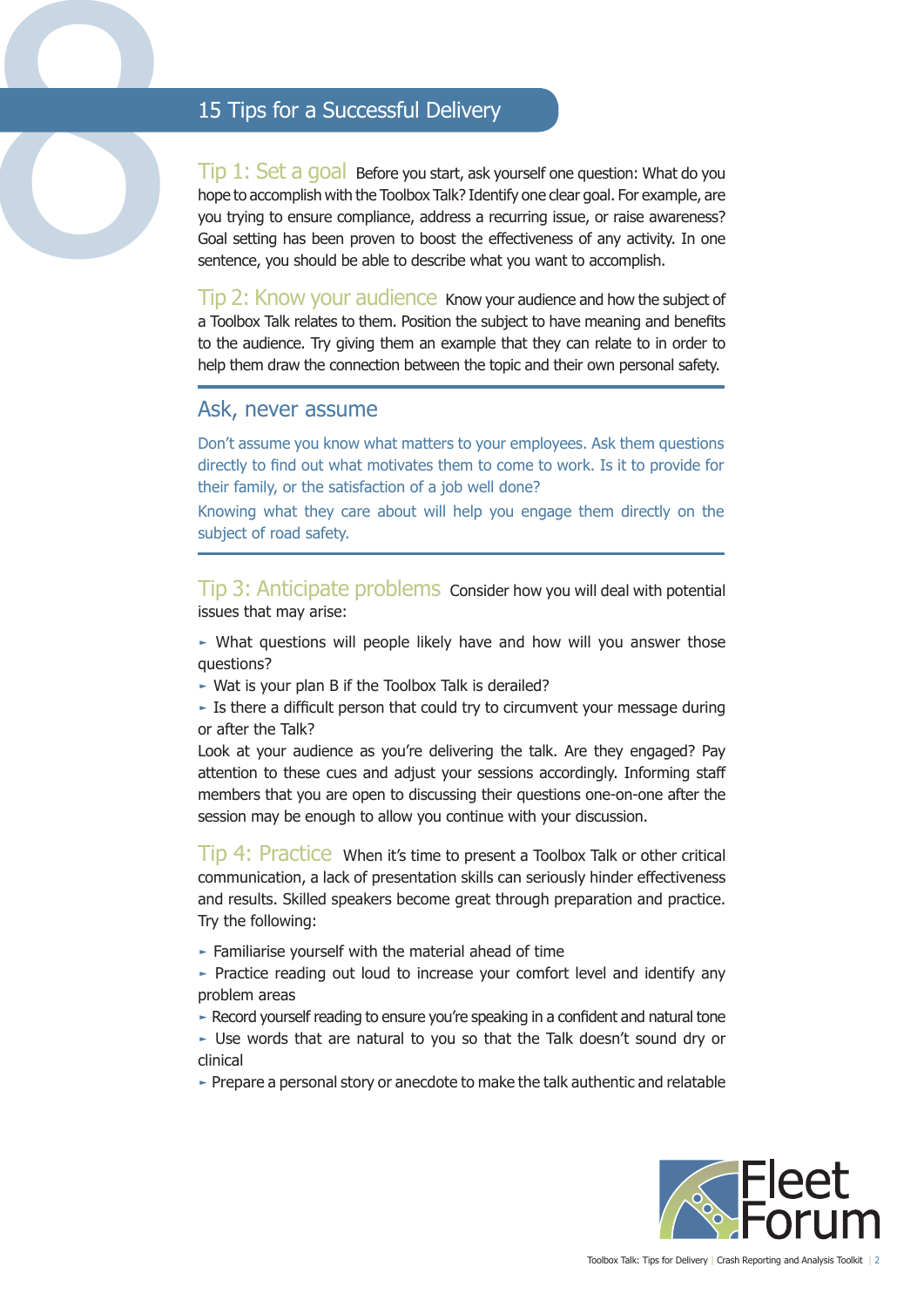

Research shows that being prepared for a presentation improves the odds of success.

But practice is only one aspect. Setting goals, anticipating issues and planning the session will make your presentation much stronger.

Tip 5: Engage your audience Focus on engaging staff members, not on talking at them. An engagement-first approach will boost results. A study from Bucknell University found that active learning, such as discussions, "surpasses traditional lectures for retention of material, motivating students for further study and developing thinking skills."<sup>1</sup>

►Make eye contact and avoid reading from your notes ►Make it personal by using people's names ►Use site-specific examples ►Ask questions of the audience

> Tip 6: Combine statistics with stories The goal of most Toolbox Talk sessions is to help staff members keep safety in mind throughout the day. Statistics, alone, are rarely compelling enough to do that. See for yourself in the examples below. Which scenario do you think is more memorable? In most cases, Scenario B works better, especially if you ask the group what can be learned from Jerry's story.

### Scenario A

You tell staff that the data shows that wearing a seatbelt in the front seat of a vehicle reduces the risk of death by 45%, and cuts the risk of serious injury by 50%. You state that, no matter what, staff should follow the rule of wearing seatbelts.

## Scenario B

You tell workers about Jerry, a staff member at another office who always said he was the best driver. One day, he drove the vehicle to a gas station to fill up. He did not wear his seatbelt because he wasn't driving far. He was in a crash and was injured. Today, Jerry is in a wheelchair.



1) Prince (2004). "Does Active Learning Work? A Review of the Research" from the Journal of Engineering Education.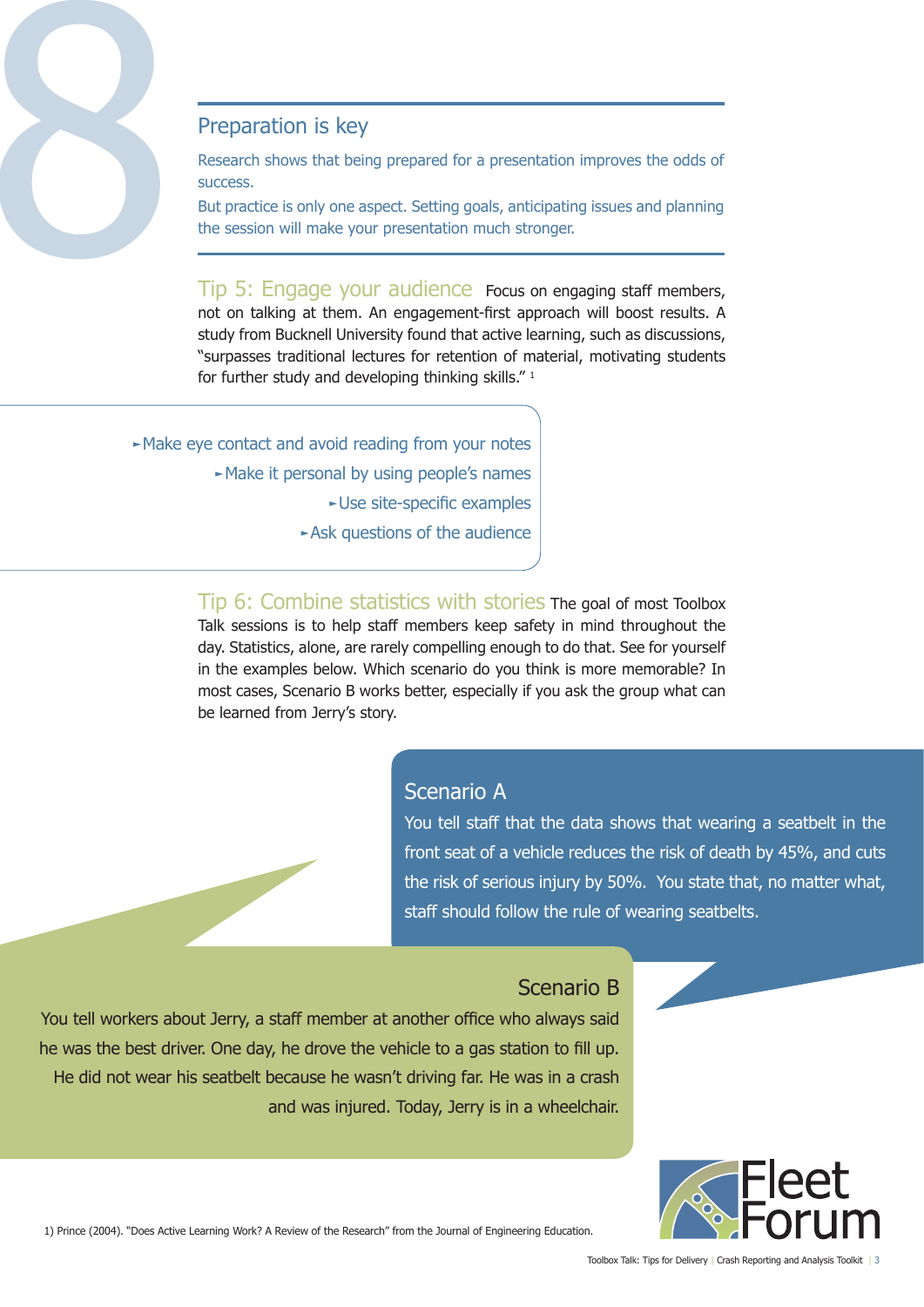

|  |              | Tip 7: Be SMART in your message Use these SMART guidelines to<br>make safety meetings efficient and effective:                           |
|--|--------------|------------------------------------------------------------------------------------------------------------------------------------------|
|  | <b>Short</b> | Keep it short and simple                                                                                                                 |
|  | Message      | Stick to a single message                                                                                                                |
|  | Avoid        | Avoid teaching something new, instead refresh them on<br>something they already know                                                     |
|  | Reinforce    | Find different ways of conveying the same message, like<br>telling a personal story and sharing an example specific to<br>your workplace |
|  | akeaway      | The message should have a specific takeaway, such as an<br>action to complete                                                            |

Tip 8: Involve your audience Involving staff members in sharing information is a powerful engagement tool. Ask someone to share a story about a crash, near miss or good catch that occurred to them, what hazards others should look out for, and how injury could have been prevented.

This approach will help you achieve three goals:

1. Demonstrate that you care about their opinions and experience.

2. Improve knowledge retention because people learn best when they have to recite information.

3. Build engagement and teamwork through peer-to-peer involvement.

Tip 9: Include examples from home To keep your talks from becoming stale, expand the scope to include off-the-job stories. Almost every issue that affects workers is caused by human factors, such as rushing, frustration, fatigue and complacency, which lead to people taking their eyes and mind off of a task. Sharing examples from outside of work help get staff members thinking about safe behaviour in a broader context and that will keep safety top of mind.

### Motivation Starts at Home

Every adult thinks they're safe enough. But ask them about their family, and in particular their kids, and they will say that there's no such thing as "safe enough".

Staff may participate more in talks if they understand that safety skills can be taught to their kids – once they learn them first.

Tip 10: Be Positive A positive, encouraging approach to a Toolbox Talk will foster stronger safety skills, better awareness, and more engagement with the company's safety culture. There's no easy road to positivity. It starts one interaction at a time. It can be challenging to achieve and maintain a positive attitude in the face of workplace incidents, but the benefits are worth it.